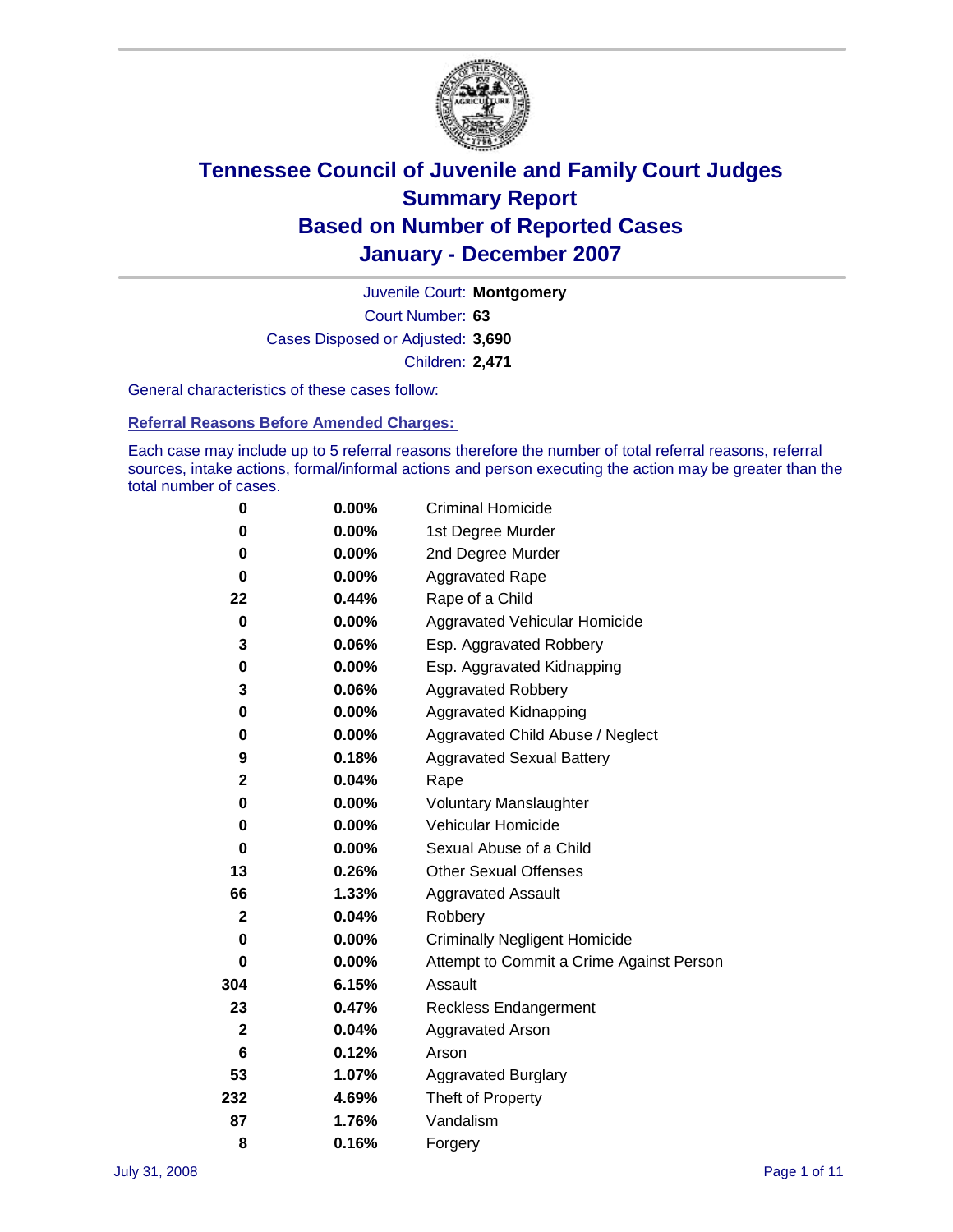

Court Number: **63** Juvenile Court: **Montgomery** Cases Disposed or Adjusted: **3,690** Children: **2,471**

#### **Referral Reasons Before Amended Charges:**

Each case may include up to 5 referral reasons therefore the number of total referral reasons, referral sources, intake actions, formal/informal actions and person executing the action may be greater than the total number of cases.

| 0        | 0.00%    | <b>Worthless Checks</b>                                     |  |  |  |
|----------|----------|-------------------------------------------------------------|--|--|--|
| 16       | 0.32%    | Illegal Possession / Fraudulent Use of Credit / Debit Cards |  |  |  |
| 39       | 0.79%    | <b>Burglary</b>                                             |  |  |  |
| 32       | 0.65%    | Unauthorized Use of a Vehicle                               |  |  |  |
| 1        | 0.02%    | <b>Cruelty to Animals</b>                                   |  |  |  |
| 22       | 0.44%    | Sale of Controlled Substances                               |  |  |  |
| 79       | 1.60%    | <b>Other Drug Offenses</b>                                  |  |  |  |
| 133      | 2.69%    | <b>Possession of Controlled Substances</b>                  |  |  |  |
| 16       | 0.32%    | <b>Criminal Attempt</b>                                     |  |  |  |
| 46       | 0.93%    | Carrying Weapons on School Property                         |  |  |  |
| 15       | 0.30%    | Unlawful Carrying / Possession of a Weapon                  |  |  |  |
| 23       | 0.47%    | <b>Evading Arrest</b>                                       |  |  |  |
| $\bf{0}$ | $0.00\%$ | Escape                                                      |  |  |  |
| 6        | 0.12%    | Driving Under Influence (DUI)                               |  |  |  |
| 113      | 2.29%    | Possession / Consumption of Alcohol                         |  |  |  |
| 22       | 0.44%    | Resisting Stop, Frisk, Halt, Arrest or Search               |  |  |  |
| 3        | 0.06%    | <b>Aggravated Criminal Trespass</b>                         |  |  |  |
| 21       | 0.42%    | Harassment                                                  |  |  |  |
| 0        | $0.00\%$ | Failure to Appear                                           |  |  |  |
| 14       | 0.28%    | Filing a False Police Report                                |  |  |  |
| 24       | 0.49%    | Criminal Impersonation                                      |  |  |  |
| 217      | 4.39%    | <b>Disorderly Conduct</b>                                   |  |  |  |
| 47       | 0.95%    | <b>Criminal Trespass</b>                                    |  |  |  |
| 11       | 0.22%    | <b>Public Intoxication</b>                                  |  |  |  |
| 1        | 0.02%    | Gambling                                                    |  |  |  |
| 1,232    | 24.92%   | <b>Traffic</b>                                              |  |  |  |
| 25       | 0.51%    | Local Ordinances                                            |  |  |  |
| 3        | 0.06%    | Violation of Wildlife Regulations                           |  |  |  |
| 3        | 0.06%    | Contempt of Court                                           |  |  |  |
| 136      | 2.75%    | Violation of Probation                                      |  |  |  |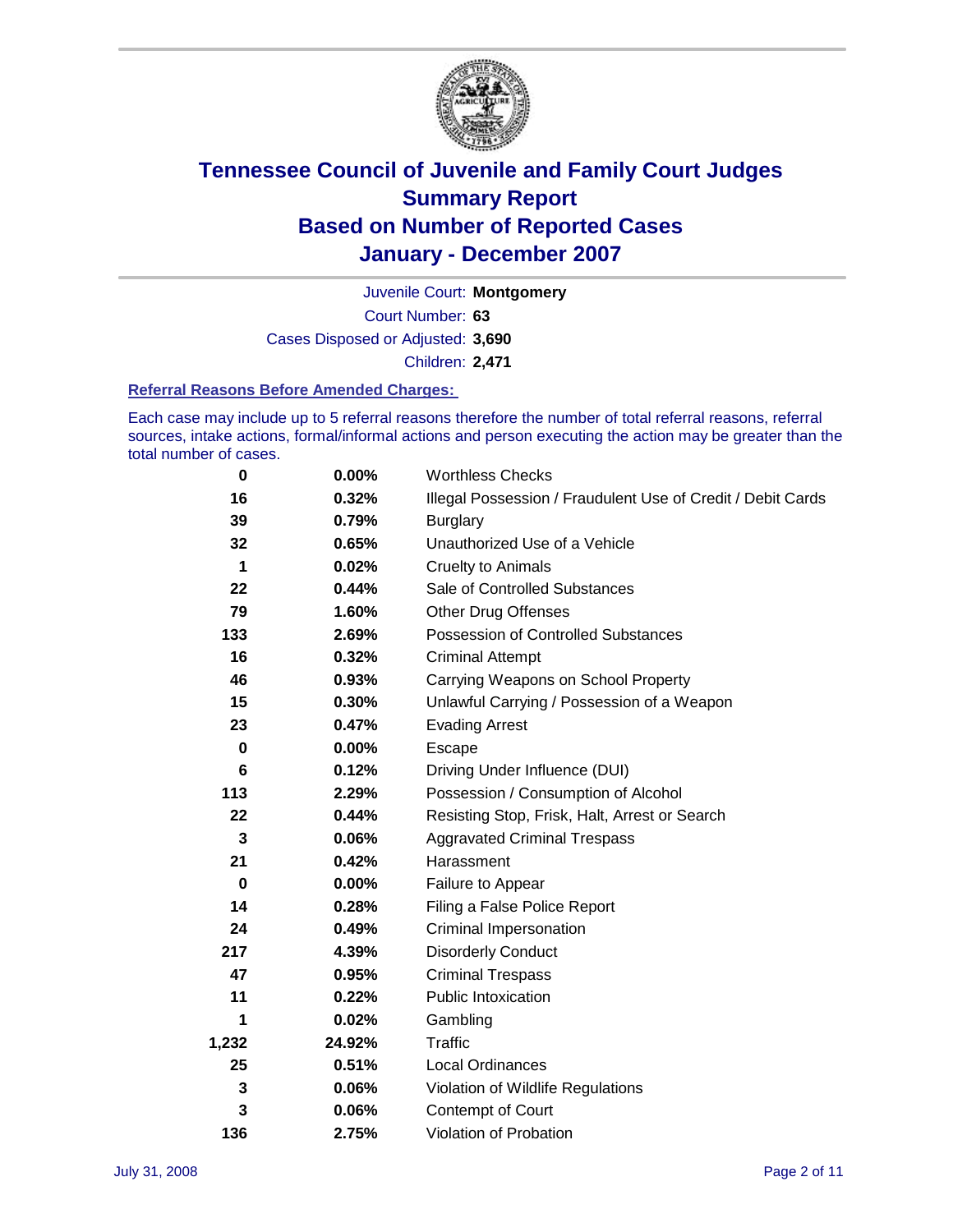

Court Number: **63** Juvenile Court: **Montgomery** Cases Disposed or Adjusted: **3,690** Children: **2,471**

#### **Referral Reasons Before Amended Charges:**

Each case may include up to 5 referral reasons therefore the number of total referral reasons, referral sources, intake actions, formal/informal actions and person executing the action may be greater than the total number of cases.

| 6           | 0.12%    | Violation of Aftercare                |
|-------------|----------|---------------------------------------|
| 163         | 3.30%    | <b>Unruly Behavior</b>                |
| 582         | 11.77%   | Truancy                               |
| 122         | 2.47%    | In-State Runaway                      |
| 0           | 0.00%    | Out-of-State Runaway                  |
| 66          | $1.33\%$ | Possession of Tobacco Products        |
| $\mathbf 2$ | 0.04%    | Violation of a Valid Court Order      |
| 87          | 1.76%    | Violation of Curfew                   |
| 0           | 0.00%    | <b>Sexually Abused Child</b>          |
| 0           | $0.00\%$ | <b>Physically Abused Child</b>        |
| 11          | 0.22%    | Dependency / Neglect                  |
| 0           | $0.00\%$ | <b>Termination of Parental Rights</b> |
| $\mathbf 2$ | 0.04%    | Violation of Pretrial Diversion       |
| 0           | $0.00\%$ | Violation of Informal Adjustment      |
| 415         | 8.39%    | <b>Judicial Review</b>                |
| 0           | $0.00\%$ | <b>Administrative Review</b>          |
| 0           | $0.00\%$ | <b>Foster Care Review</b>             |
| 349         | 7.06%    | Custody                               |
| 0           | $0.00\%$ | Visitation                            |
| 0           | $0.00\%$ | Paternity / Legitimation              |
| 0           | $0.00\%$ | <b>Child Support</b>                  |
| $\bf{0}$    | 0.00%    | <b>Request for Medical Treatment</b>  |
| 0           | 0.00%    | <b>Consent to Marry</b>               |
| 4           | 0.08%    | Other                                 |
| 4,944       | 100.00%  | <b>Total Referrals</b>                |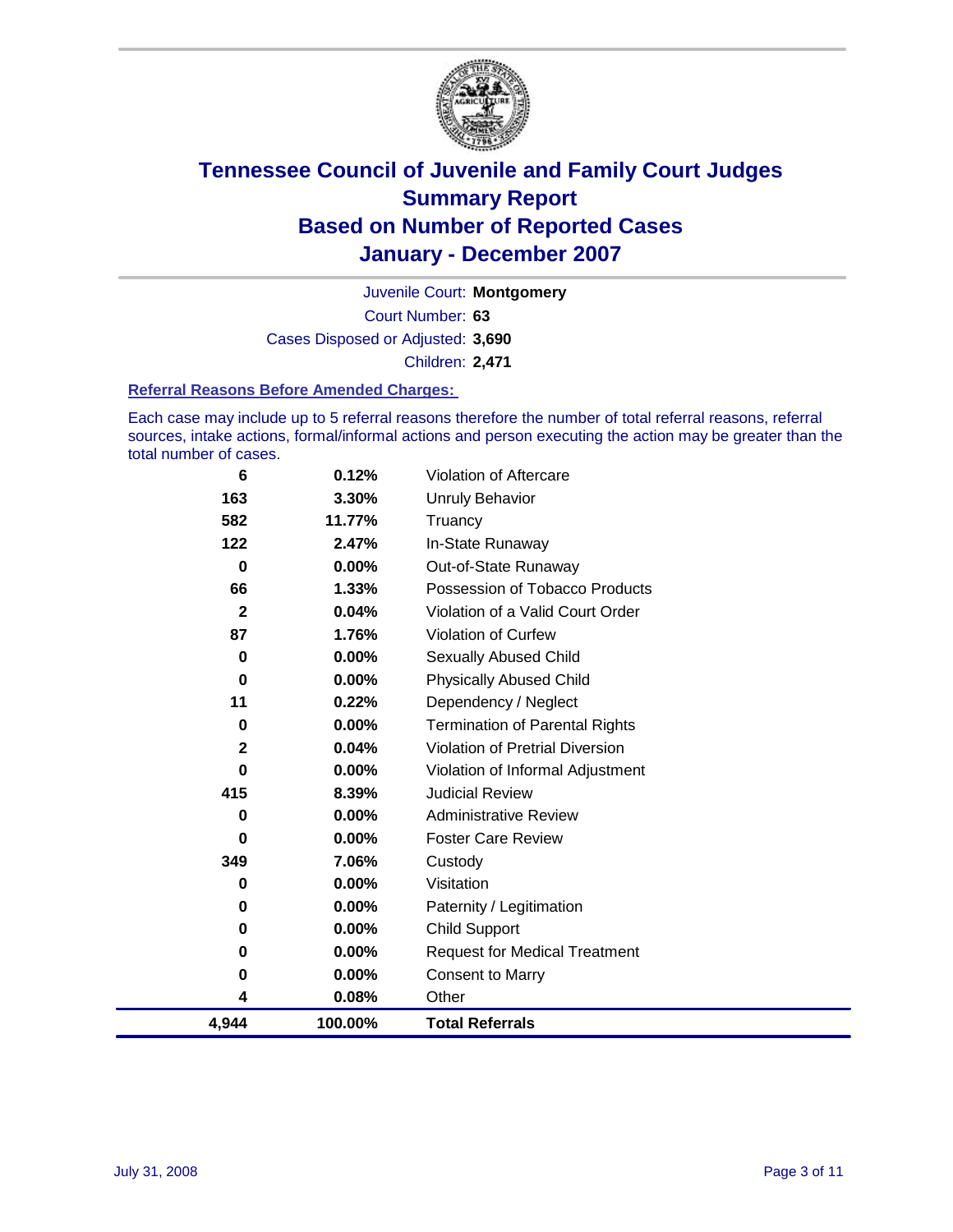

Court Number: **63** Juvenile Court: **Montgomery** Cases Disposed or Adjusted: **3,690** Children: **2,471**

### **Referral Sources: 1**

| 2,930       | 59.26%   | Law Enforcement                   |
|-------------|----------|-----------------------------------|
| 425         | 8.60%    | <b>Parents</b>                    |
| 184         | 3.72%    | <b>Relatives</b>                  |
| 4           | 0.08%    | Self                              |
| 583         | 11.79%   | School                            |
| 0           | 0.00%    | <b>CSA</b>                        |
| 101         | 2.04%    | <b>DCS</b>                        |
| 0           | $0.00\%$ | <b>Other State Department</b>     |
| 0           | $0.00\%$ | <b>District Attorney's Office</b> |
| 513         | 10.38%   | <b>Court Staff</b>                |
| 0           | $0.00\%$ | Social Agency                     |
| 6           | 0.12%    | <b>Other Court</b>                |
| 161         | 3.26%    | Victim                            |
| 0           | 0.00%    | Child & Parent                    |
| $\mathbf 2$ | 0.04%    | Hospital                          |
| $\bf{0}$    | 0.00%    | Unknown                           |
| 35          | 0.71%    | Other                             |
| 4,944       | 100.00%  | <b>Total Referral Sources</b>     |

### **Age of Child at Referral: 2**

| 2,471 | 100.00% | <b>Total Child Count</b> |
|-------|---------|--------------------------|
| 0     | 0.00%   | Unknown / Not Reported   |
| 0     | 0.00%   | Ages 19 and Over         |
| 731   | 29.58%  | Ages 17 through 18       |
| 926   | 37.47%  | Ages 15 through 16       |
| 431   | 17.44%  | Ages 13 through 14       |
| 137   | 5.54%   | Ages 11 through 12       |
| 246   | 9.96%   | Ages 10 and Under        |
|       |         |                          |

<sup>1</sup> If different than number of Referral Reasons (4944), verify accuracy of your court's data.

<sup>2</sup> One child could be counted in multiple categories, verify accuracy of your court's data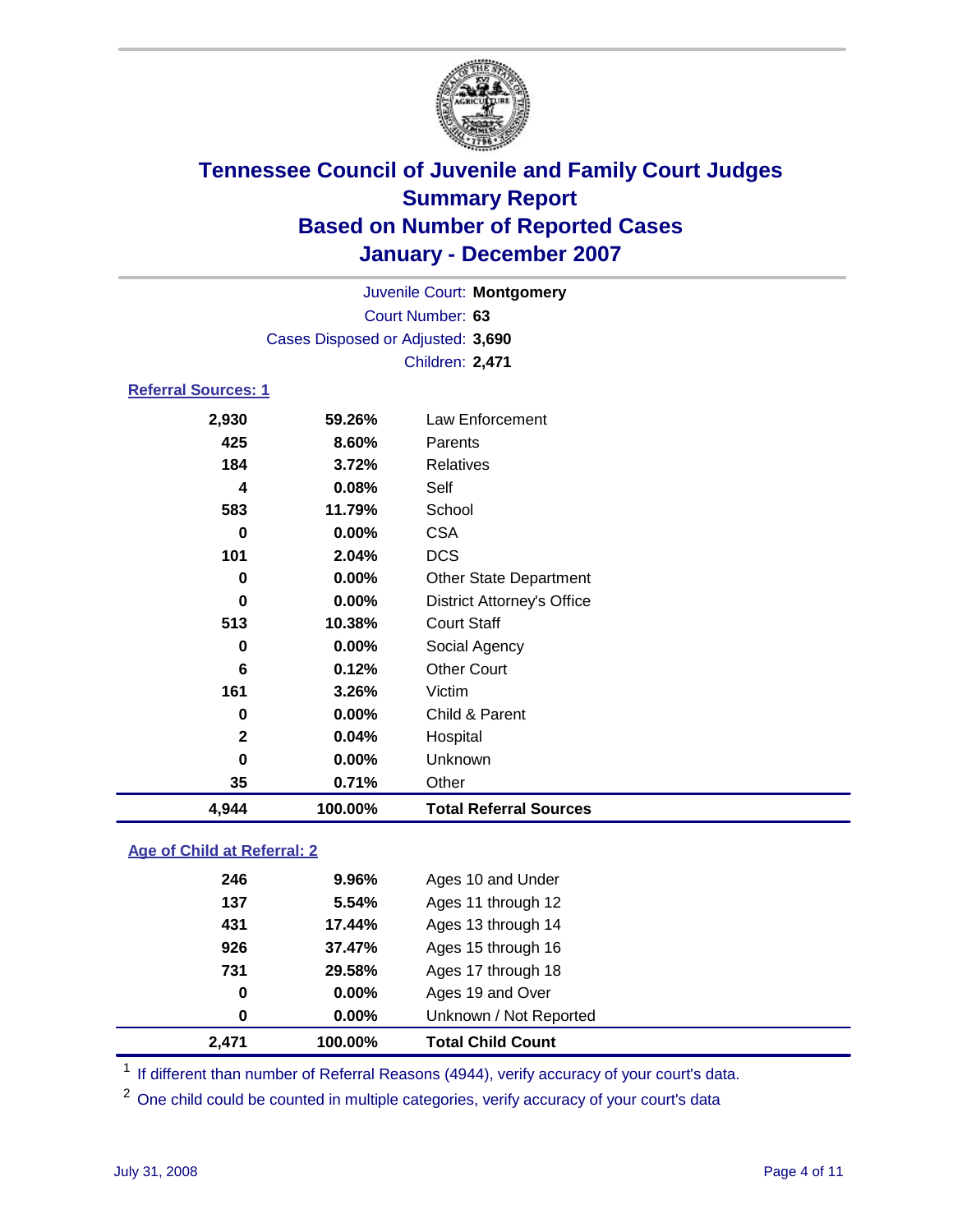

| Juvenile Court: Montgomery              |                                   |                          |  |  |
|-----------------------------------------|-----------------------------------|--------------------------|--|--|
| Court Number: 63                        |                                   |                          |  |  |
|                                         | Cases Disposed or Adjusted: 3,690 |                          |  |  |
|                                         |                                   | Children: 2,471          |  |  |
| Sex of Child: 1                         |                                   |                          |  |  |
| 1,432                                   | 57.95%                            | Male                     |  |  |
| 1,038                                   | 42.01%                            | Female                   |  |  |
| 1                                       | 0.04%                             | Unknown                  |  |  |
| 2,471                                   | 100.00%                           | <b>Total Child Count</b> |  |  |
| Race of Child: 1                        |                                   |                          |  |  |
| 1,474                                   | 59.65%                            | White                    |  |  |
| 709                                     | 28.69%                            | African American         |  |  |
| 11                                      | 0.45%                             | Native American          |  |  |
| 38                                      | 1.54%                             | Asian                    |  |  |
| 192                                     | 7.77%                             | Mixed                    |  |  |
| 47                                      | 1.90%                             | Unknown                  |  |  |
| 2,471                                   | 100.00%                           | <b>Total Child Count</b> |  |  |
| <b>Hispanic Origin: 1</b>               |                                   |                          |  |  |
| 160                                     | 6.48%                             | Yes                      |  |  |
| 2,263                                   | 91.58%                            | <b>No</b>                |  |  |
| 48                                      | 1.94%                             | Unknown                  |  |  |
| 2,471                                   | 100.00%                           | <b>Total Child Count</b> |  |  |
| <b>School Enrollment of Children: 1</b> |                                   |                          |  |  |
| 2,254                                   | 91.22%                            | Yes                      |  |  |
| 133                                     | 5.38%                             | <b>No</b>                |  |  |
| 84                                      | 3.40%                             | Unknown                  |  |  |
| 2,471                                   | 100.00%                           | <b>Total Child Count</b> |  |  |

 $1$  One child could be counted in multiple categories, verify accuracy of your court's data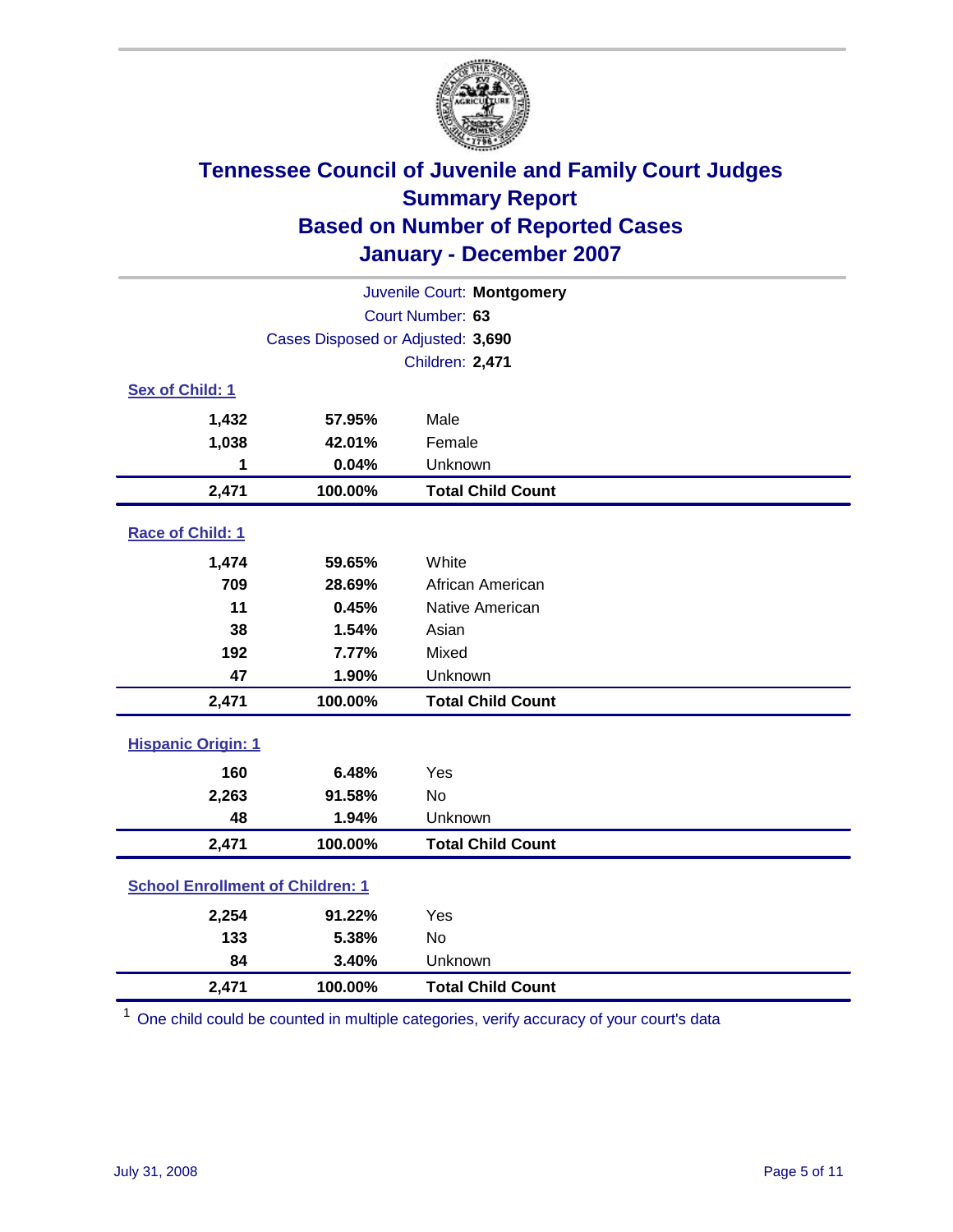

Court Number: **63** Juvenile Court: **Montgomery** Cases Disposed or Adjusted: **3,690** Children: **2,471**

### **Living Arrangement of Child at Time of Referral: 1**

| 2,471 | 100.00%  | <b>Total Child Count</b>     |
|-------|----------|------------------------------|
| 51    | 2.06%    | Other                        |
| 17    | 0.69%    | Unknown                      |
| 1     | $0.04\%$ | Independent                  |
| 1     | $0.04\%$ | In an Institution            |
| 4     | 0.16%    | In a Residential Center      |
| 12    | 0.49%    | In a Group Home              |
| 26    | $1.05\%$ | With Foster Family           |
| 15    | 0.61%    | With Adoptive Parents        |
| 244   | 9.87%    | <b>With Relatives</b>        |
| 175   | 7.08%    | With Father                  |
| 798   | 32.29%   | With Mother                  |
| 316   | 12.79%   | With Mother and Stepfather   |
| 74    | 2.99%    | With Father and Stepmother   |
| 737   | 29.83%   | With Both Biological Parents |

#### **Type of Detention: 2**

| 3.690 | 100.00%  | <b>Total Detention Count</b> |  |
|-------|----------|------------------------------|--|
| 0     | 0.00%    | Other                        |  |
| 3,268 | 88.56%   | Does Not Apply               |  |
| 0     | $0.00\%$ | <b>Unknown</b>               |  |
| 3     | 0.08%    | <b>Psychiatric Hospital</b>  |  |
| 0     | $0.00\%$ | Jail - No Separation         |  |
| 0     | $0.00\%$ | Jail - Partial Separation    |  |
| 0     | $0.00\%$ | Jail - Complete Separation   |  |
| 418   | 11.33%   | Juvenile Detention Facility  |  |
| 1     | 0.03%    | Non-Secure Placement         |  |
|       |          |                              |  |

<sup>1</sup> One child could be counted in multiple categories, verify accuracy of your court's data

<sup>2</sup> If different than number of Cases (3690) verify accuracy of your court's data.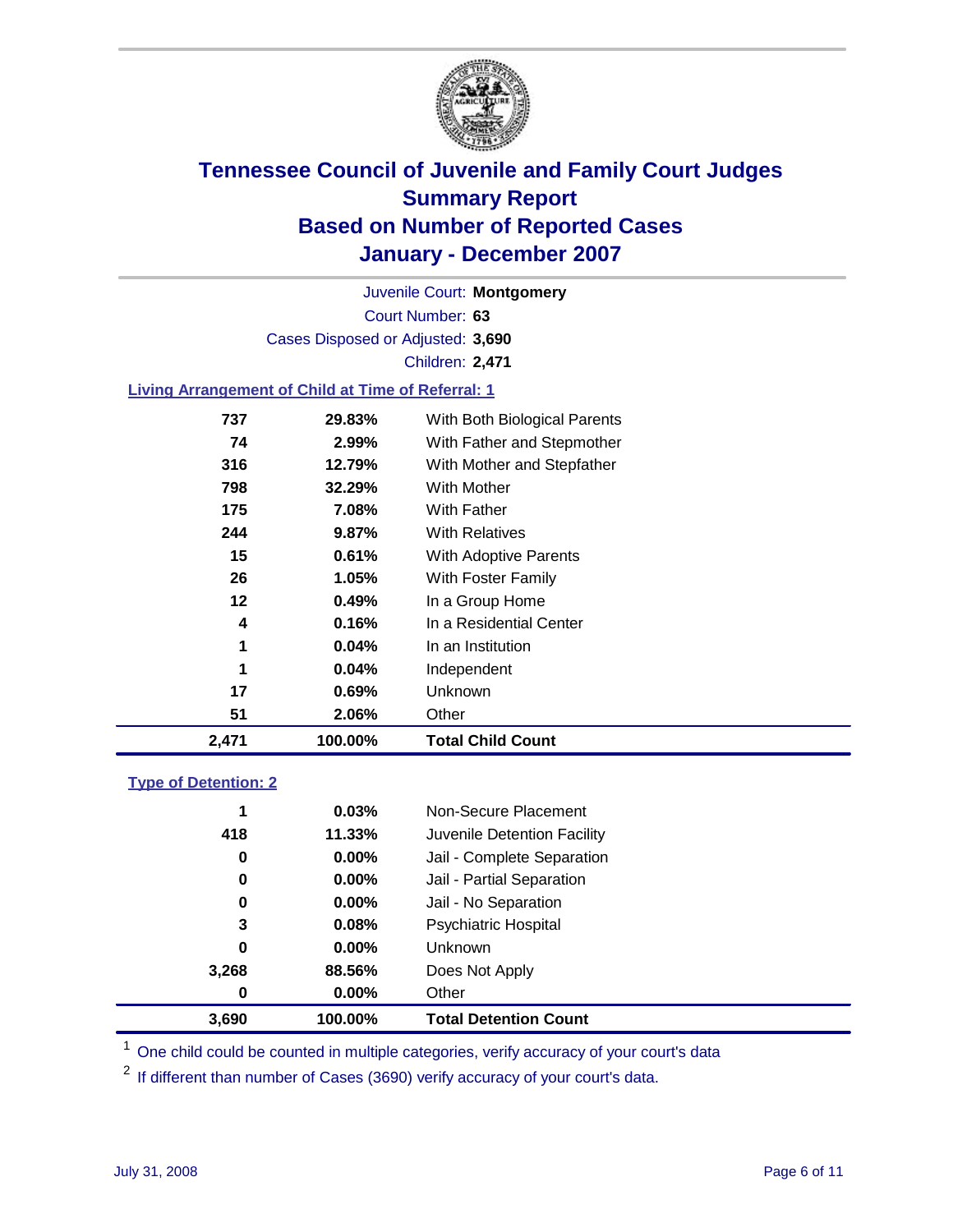

| Juvenile Court: Montgomery                           |                                   |                                     |  |  |  |  |
|------------------------------------------------------|-----------------------------------|-------------------------------------|--|--|--|--|
|                                                      | Court Number: 63                  |                                     |  |  |  |  |
|                                                      | Cases Disposed or Adjusted: 3,690 |                                     |  |  |  |  |
|                                                      |                                   | Children: 2,471                     |  |  |  |  |
| <b>Placement After Secure Detention Hearing: 1</b>   |                                   |                                     |  |  |  |  |
| 229<br>6.21%<br>Returned to Prior Living Arrangement |                                   |                                     |  |  |  |  |
| 149                                                  | 4.04%                             | Juvenile Detention Facility         |  |  |  |  |
| 7                                                    | 0.19%                             | Jail                                |  |  |  |  |
| $\mathbf{2}$                                         | 0.05%                             | Shelter / Group Home                |  |  |  |  |
| 0                                                    | 0.00%                             | <b>Foster Family Home</b>           |  |  |  |  |
| 29                                                   | 0.79%                             | <b>Psychiatric Hospital</b>         |  |  |  |  |
| 1                                                    | 0.03%                             | Unknown / Not Reported              |  |  |  |  |
| 3,267                                                | 88.54%                            | Does Not Apply                      |  |  |  |  |
| 6                                                    | 0.16%                             | Other                               |  |  |  |  |
| 3,690                                                | 100.00%                           | <b>Total Placement Count</b>        |  |  |  |  |
|                                                      |                                   |                                     |  |  |  |  |
|                                                      |                                   |                                     |  |  |  |  |
| <b>Intake Actions: 2</b><br>2,301                    | 46.54%                            | <b>Petition Filed</b>               |  |  |  |  |
| 9                                                    | 0.18%                             | <b>Motion Filed</b>                 |  |  |  |  |
| 2,210                                                | 44.70%                            | <b>Citation Processed</b>           |  |  |  |  |
| O                                                    | 0.00%                             | Notification of Paternity Processed |  |  |  |  |
| 424                                                  | 8.58%                             | Scheduling of Judicial Review       |  |  |  |  |
| 0                                                    | 0.00%                             | Scheduling of Administrative Review |  |  |  |  |
| 0                                                    | 0.00%                             | Scheduling of Foster Care Review    |  |  |  |  |
| 0                                                    | 0.00%                             | Unknown                             |  |  |  |  |
| 0                                                    | 0.00%                             | Does Not Apply                      |  |  |  |  |
| 0                                                    | 0.00%                             | Other                               |  |  |  |  |

<sup>1</sup> If different than number of Cases (3690) verify accuracy of your court's data.

<sup>2</sup> If different than number of Referral Reasons (4944), verify accuracy of your court's data.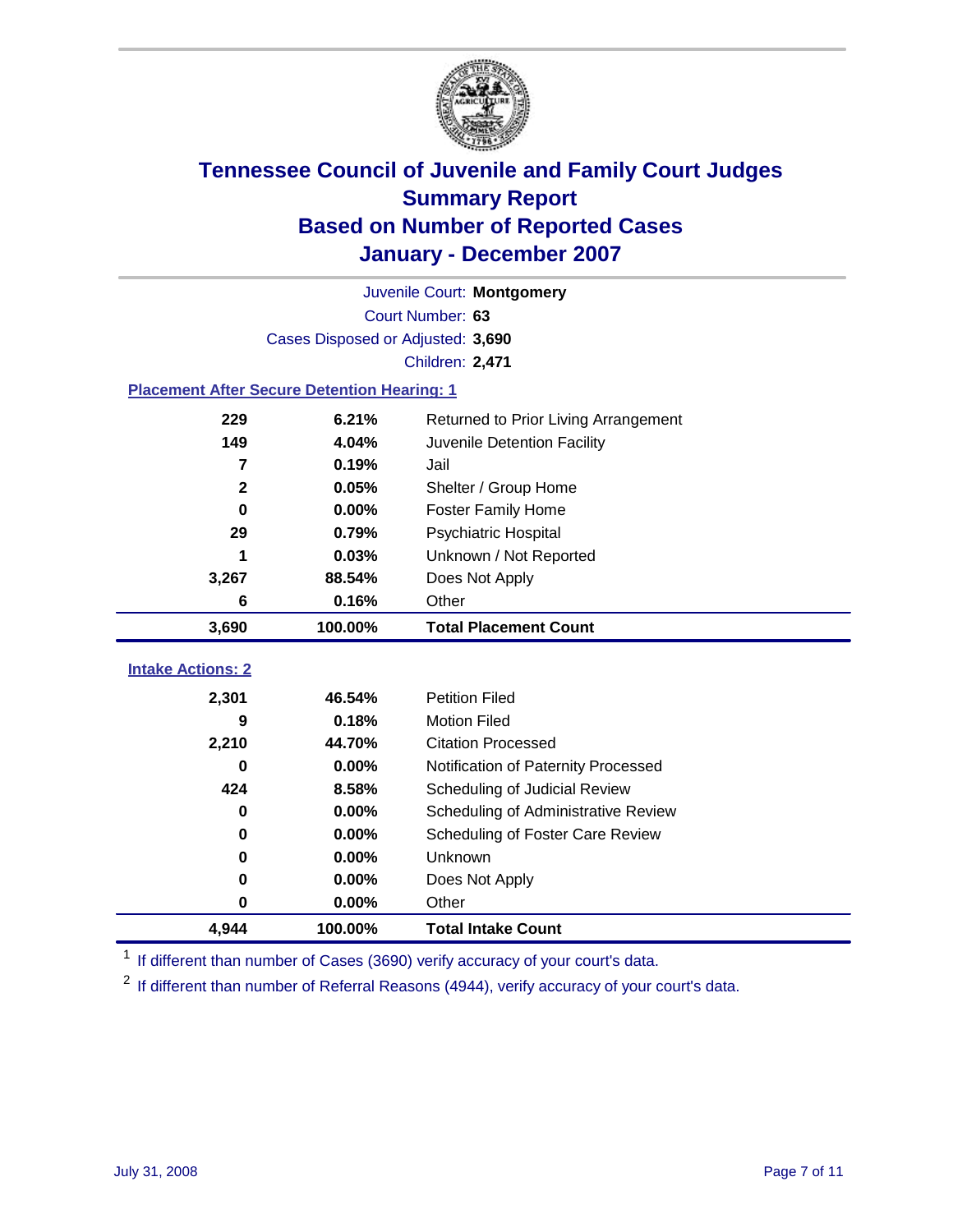

Court Number: **63** Juvenile Court: **Montgomery** Cases Disposed or Adjusted: **3,690** Children: **2,471**

### **Last Grade Completed by Child: 1**

| 75    | 3.04%   | Too Young for School     |
|-------|---------|--------------------------|
| 19    | 0.77%   | Preschool                |
| 34    | 1.38%   | Kindergarten             |
| 18    | 0.73%   | 1st Grade                |
| 27    | 1.09%   | 2nd Grade                |
| 34    | 1.38%   | 3rd Grade                |
| 36    | 1.46%   | 4th Grade                |
| 68    | 2.75%   | 5th Grade                |
| 133   | 5.38%   | 6th Grade                |
| 187   | 7.57%   | 7th Grade                |
| 343   | 13.88%  | 8th Grade                |
| 302   | 12.22%  | 9th Grade                |
| 449   | 18.17%  | 10th Grade               |
| 295   | 11.94%  | 11th Grade               |
| 28    | 1.13%   | 12th Grade               |
| 1     | 0.04%   | Non-Graded Special Ed    |
| 5     | 0.20%   | <b>GED</b>               |
| 26    | 1.05%   | Graduated                |
| 0     | 0.00%   | Never Attended School    |
| 388   | 15.70%  | Unknown                  |
| 3     | 0.12%   | Other                    |
| 2,471 | 100.00% | <b>Total Child Count</b> |

### **Enrolled in Special Education: 1**

| Unknown |                                                                 |
|---------|-----------------------------------------------------------------|
| No      |                                                                 |
| Yes     |                                                                 |
|         | 1.05%<br>90.33%<br>8.62%<br><b>Total Child Count</b><br>100.00% |

<sup>1</sup> One child could be counted in multiple categories, verify accuracy of your court's data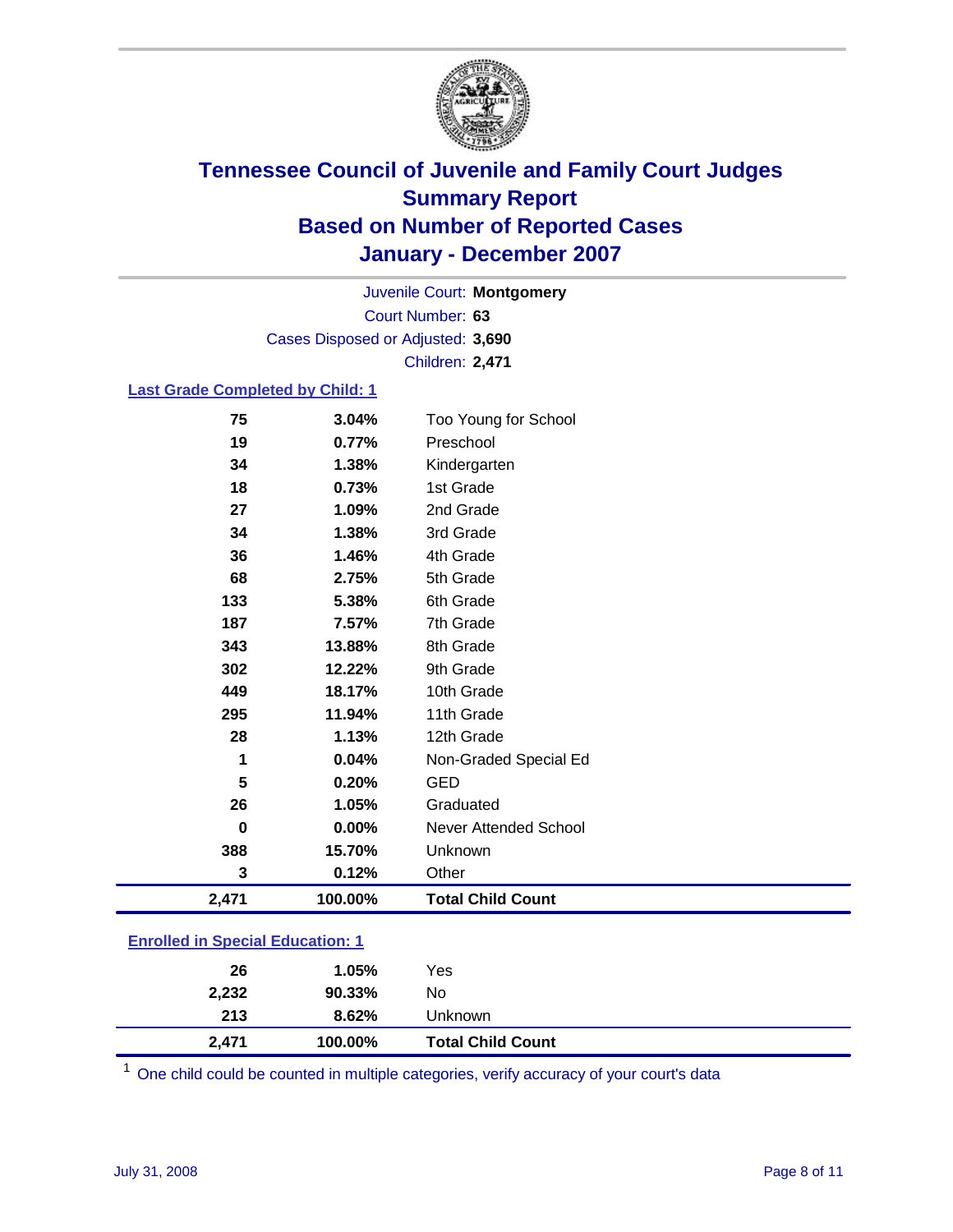

| Juvenile Court: Montgomery   |                                   |                           |  |  |
|------------------------------|-----------------------------------|---------------------------|--|--|
|                              | Court Number: 63                  |                           |  |  |
|                              | Cases Disposed or Adjusted: 3,690 |                           |  |  |
|                              | <b>Children: 2,471</b>            |                           |  |  |
| <b>Action Executed By: 1</b> |                                   |                           |  |  |
| 4,284                        | 86.65%                            | Judge                     |  |  |
| 132                          | 2.67%                             | Referee                   |  |  |
| 528                          | 10.68%                            | <b>YSO</b>                |  |  |
| 0                            | $0.00\%$                          | Other                     |  |  |
| $\bf{0}$                     | 0.00%                             | Unknown / Not Reported    |  |  |
| 4,944                        | 100.00%                           | <b>Total Action Count</b> |  |  |

### **Formal / Informal Actions: 1**

| 604   | 12.22%   | Dismissed                                        |
|-------|----------|--------------------------------------------------|
| 15    | $0.30\%$ | Retired / Nolle Prosequi                         |
| 448   | 9.06%    | <b>Complaint Substantiated Delinquent</b>        |
| 75    | 1.52%    | <b>Complaint Substantiated Status Offender</b>   |
| 28    | 0.57%    | <b>Complaint Substantiated Dependent/Neglect</b> |
| 0     | $0.00\%$ | <b>Complaint Substantiated Abused</b>            |
| 0     | $0.00\%$ | <b>Complaint Substantiated Mentally III</b>      |
| 678   | 13.71%   | Informal Adjustment                              |
| 288   | 5.83%    | <b>Pretrial Diversion</b>                        |
| 14    | 0.28%    | <b>Transfer to Adult Court Hearing</b>           |
| 0     | $0.00\%$ | Charges Cleared by Transfer to Adult Court       |
| 361   | 7.30%    | Special Proceeding                               |
| 449   | 9.08%    | <b>Review Concluded</b>                          |
| 1,518 | 30.70%   | Case Held Open                                   |
| 466   | 9.43%    | Other                                            |
| 0     | $0.00\%$ | Unknown / Not Reported                           |
| 4,944 | 100.00%  | <b>Total Action Count</b>                        |

<sup>1</sup> If different than number of Referral Reasons (4944), verify accuracy of your court's data.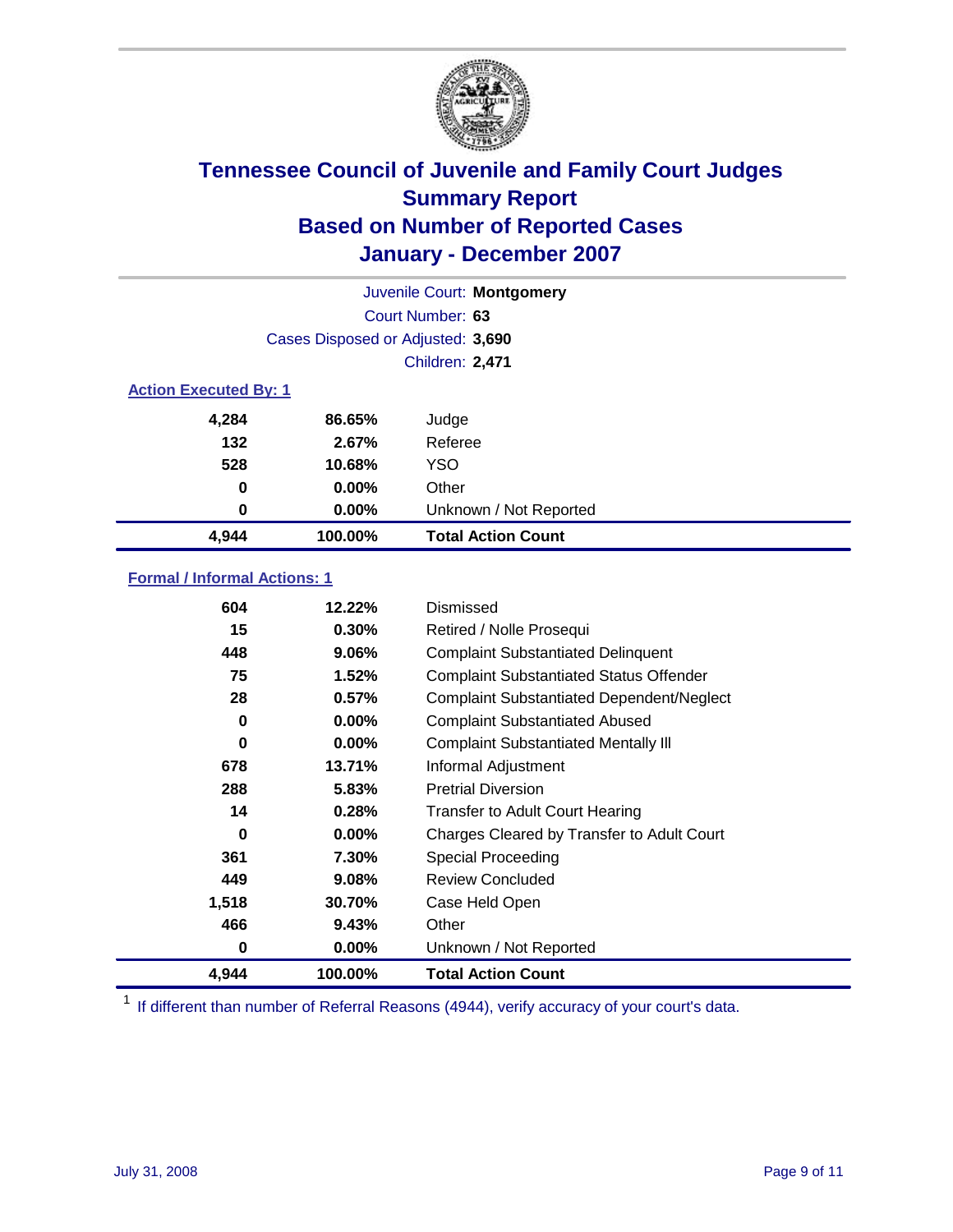

|                       |                                   | Juvenile Court: Montgomery                            |
|-----------------------|-----------------------------------|-------------------------------------------------------|
|                       |                                   | Court Number: 63                                      |
|                       | Cases Disposed or Adjusted: 3,690 |                                                       |
|                       |                                   | Children: 2,471                                       |
| <b>Case Outcomes:</b> |                                   | There can be multiple outcomes for one child or case. |
| 625                   | 8.53%                             | <b>Case Dismissed</b>                                 |
| 23                    | 0.31%                             | Case Retired or Nolle Prosequi                        |
| 899                   | 12.28%                            | Warned / Counseled                                    |
| 1,259                 | 17.19%                            | <b>Held Open For Review</b>                           |
| 225                   | 3.07%                             | Supervision / Probation to Juvenile Court             |
| 82                    | 1.12%                             | <b>Probation to Parents</b>                           |
| 180                   | 2.46%                             | Referral to Another Entity for Supervision / Service  |
| 57                    | 0.78%                             | Referred for Mental Health Counseling                 |
| 72                    | 0.98%                             | Referred for Alcohol and Drug Counseling              |
| 46                    | 0.63%                             | <b>Referred to Alternative School</b>                 |
| $\mathbf 2$           | 0.03%                             | Referred to Private Child Agency                      |
| 517                   | 7.06%                             | Referred to Defensive Driving School                  |
| 5                     | 0.07%                             | Referred to Alcohol Safety School                     |
| 282                   | 3.85%                             | Referred to Juvenile Court Education-Based Program    |
| 180                   | 2.46%                             | Driver's License Held Informally                      |
| 3                     | 0.04%                             | <b>Voluntary Placement with DMHMR</b>                 |
| 11                    | 0.15%                             | <b>Private Mental Health Placement</b>                |
| 0                     | 0.00%                             | Private MR Placement                                  |
| 4                     | 0.05%                             | Placement with City/County Agency/Facility            |
| 40                    | 0.55%                             | Placement with Relative / Other Individual            |
| 182                   | 2.49%                             | Fine                                                  |
| 68                    | 0.93%                             | <b>Public Service</b>                                 |
| 93                    | 1.27%                             | Restitution                                           |
| 0                     | 0.00%                             | <b>Runaway Returned</b>                               |
| 75                    | 1.02%                             | No Contact Order                                      |
| 21                    | 0.29%                             | Injunction Other than No Contact Order                |
| 276                   | 3.77%                             | <b>House Arrest</b>                                   |
| 7                     | 0.10%                             | <b>Court Defined Curfew</b>                           |
| 1                     | 0.01%                             | Dismissed from Informal Adjustment                    |
| 0                     | 0.00%                             | <b>Dismissed from Pretrial Diversion</b>              |
| 18                    | 0.25%                             | <b>Released from Probation</b>                        |
| 7                     | 0.10%                             | <b>Transferred to Adult Court</b>                     |
| 0                     | 0.00%                             | <b>DMHMR Involuntary Commitment</b>                   |